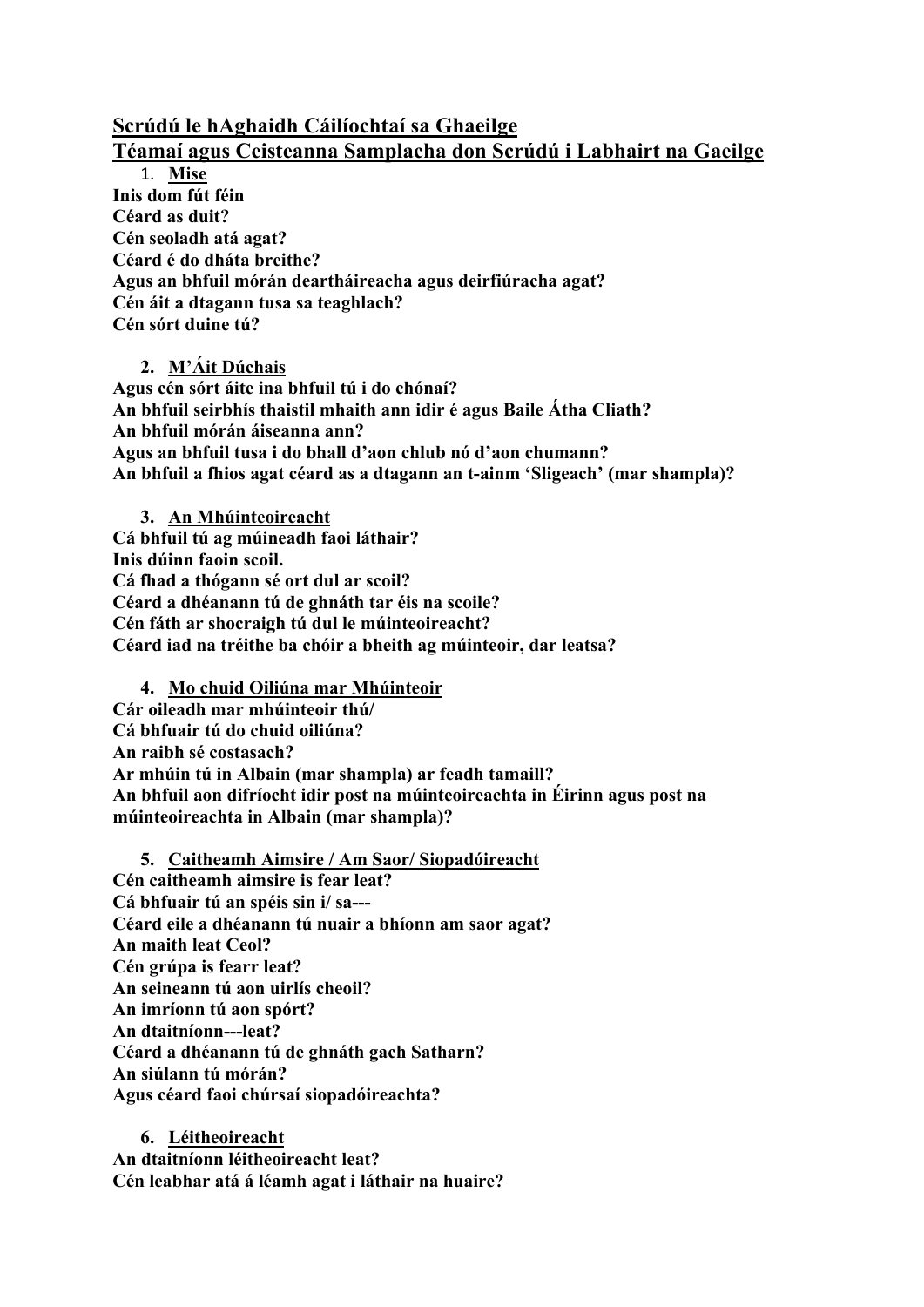**Céard é an leabhar deireanach a léigh tú? Céard é an leabhar is fearr a léigh tú riamh? Cá bhfuair tú an leabhar? Céard é scéal an leabhair? Cá bhfuil sé suite?**

**7. An Teilifís An bhféachann tú ar an teilifís mórán? Cén clár teilifíse is fearr leat? Cén sórt cláir é? Cén fáth a dtaitníonn ---leat? An bhfuil aon charachtar ar leith a thaitníonn leat?**

**8. An Phictiúrlann An bhfaca tú aon scannán/ phictiúr maith le déanaí? Inis dom faoi. Cé acu is fearr leat dul chuig na pictiúir nó DVD a thógail amach ar cíos?**

**9. Taisteal / Bia / Deoch An ndeachaigh tú ar saoire thar lear riamh? Cén fáth a ndeachaigh tú ansin? Cá fhad a bhí tú ann? Cár fhan tú? Céard a rinne tú nuair a bhí tú ann? Agus maidir le praghasanna de, an bhfuil ---costasach mar thír? Agus céard faoi na bialanna ann? Cé acu ab fhearr leat, mar sin, cónaí i / sa ---nó cónaí in Éirinn? Cén fáth? 10. An Ghaeltacht An ndeachaigh tú go dtí an Ghaeltacht fós? Cá ndeachaigh tú? Cá fhad a bhí tú ann? Agus céard faoin lóistín? An raibh bean an tí go deas? Céard a rinne sibh sna ranganna? Agus céard faoi mhuintir na háite? Ar fhoghlaim tú móran Gaeilge? Céard a rinnne tú nuair a bhí am saor agat? Ar mhaith leat cónaí ansin? An raibh an aimsir go maith nuair a bhí tú sa Ghaeltacht?**

**11. An Aimsir**

**Cén sórt aimsire atá amuigh ansin inniú?**

**12. An Pholaitíocht agus Cúrsaí Reatha An bhfuil spéis agat sa pholaitíocht? An bhfuil meas agat ar aon pholaiteoir ar leith?**

**13. An S.C.G. / O.C.G.**